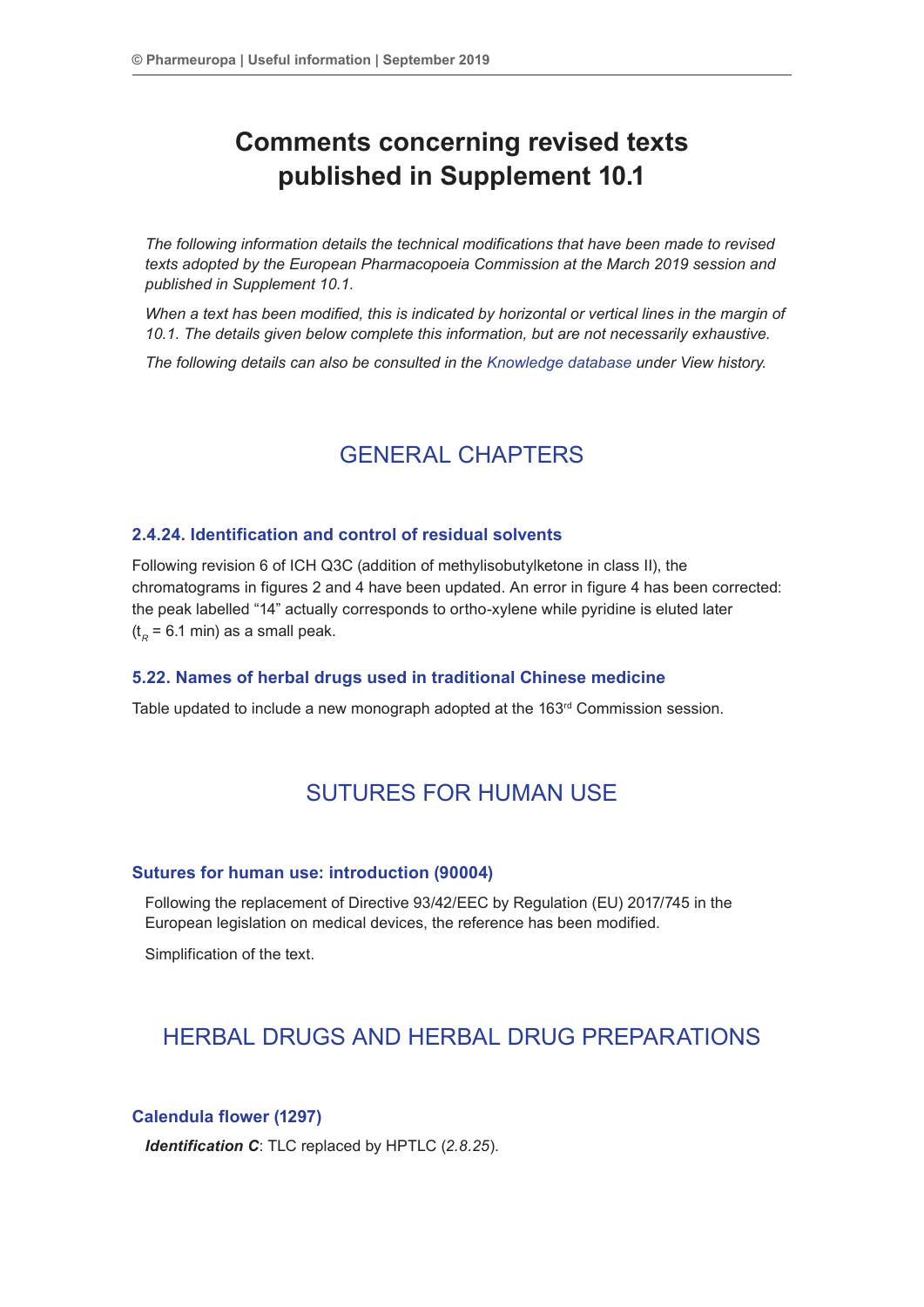#### **Fraxinus chinensis bark (2452)**

**Identification B:** illustration of powdered herbal drug introduced and its legend integrated into text of identification B.

*Assay*: grade of solvents amended in accordance with Technical Guide (2015).

#### **Hawthorn berries (1220)**

*Identification*: TLC replaced by HPTLC in accordance with general chapter *2.8.25*.

#### **Senna leaflet (0206)**

*Title*: updated.

#### *Identification*:

– microscopic and macroscopic botanical descriptions updated;

– TLC replaced by HPTLC in accordance with general chapter *2.8.25.*

*Tests*: test for total anthraquinones (aloe emodin and rhein) introduced.

*Assay*: unspecific absorbance assay replaced by more specific LC assay.

#### **Senna pods (0207)**

Based on changes in the botanical classification, the species *Cassia senna* L. and *Cassia angustifolia* Vahl. are now considered as 1 species. Following this change the 2 monographs *Alexandrian senna pods (0207)* and *Tinnevelly senna pods (0208)* are merged into a single monograph on Senna pods. All parts of the monograph have been updated accordingly.

#### *Identification*:

– macroscopic botanical descriptions updated;

– TLC replaced by HPTLC in accordance with general chapter *2.8.25.*

*Tests*: test for total anthraquinones (aloe emodin and rhein) introduced.

*Assay*: unspecific absorbance assay replaced by more specific LC assay.

## HOMOEOPATHIC PREPARATIONS

#### **Magnesium fluoratum for homoeopathic preparations (2676)**

**Solution S:** wording changed to state that solution S is to be filtered through ashless filter paper to retain very fine precipitates.

*Appearance of solution*: updated following the change in preparation of solution S.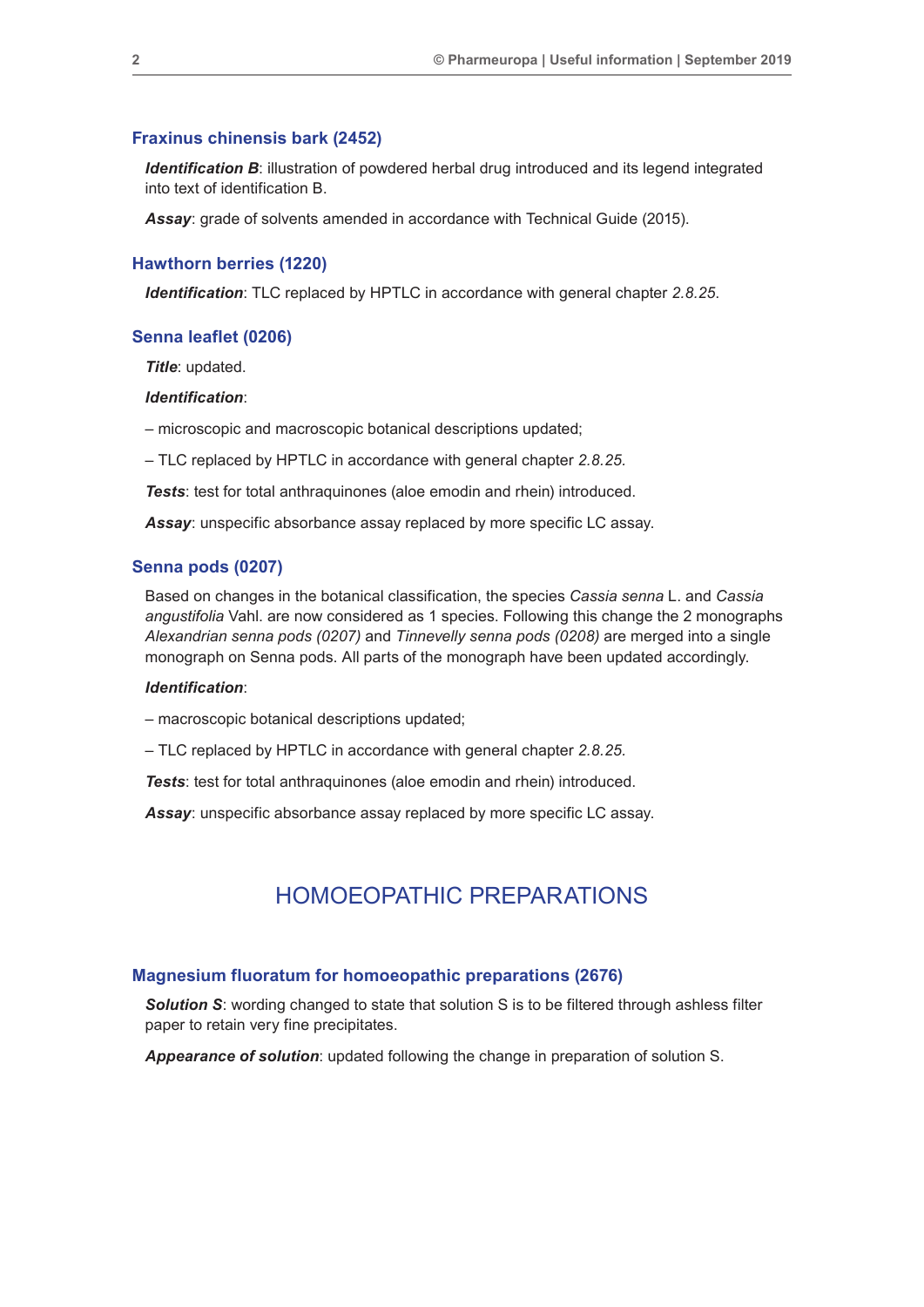## MONOGRAPHS

## **Asparagine monohydrate (2086)**

*Related substances test*: reference solution (d) revised to facilitate the dissolution of impurity C; in the preparation of reference solution (e), the volume is expressed using fewer significant figures due to the qualitative use of this solution.

## **Atenolol (0703)**

*Second identification*: UV spectrophotometric test deleted as not practicable in pharmacies.

#### **Benzocaine (0011)**

*Identification:* 2<sup>nd</sup> identification series added as substance is used in pharmacies for extemporaneous preparations; a mixed melting point is described.

*Related substances*: in the preparation of reference solution (b), volume is expressed using fewer significant figures due to qualitative use of this solution.

## **Castor oil, hydrogenated (1497)**

*Definition:* revised to allow use of refined castor oil as source material.

#### **Clobetasol propionate (2127)**

*Related substances*: specifications updated to reflect current quality of substances in approved medicinal products on European market; grades of solvents amended in accordance with Technical guide (2015).

*Impurities*: section updated.

### **Dimethyl sulfoxide (0763)**

*Related substances*: packed column replaced by capillary column.

*Water*: semi-micro determination of water replaced by micro determination.

#### **Ergometrine maleate (0223)**

*Related substances*: TLC method replaced by LC, impurities added and limits updated.

*Loss on drying*: wording revised in accordance with revised general chapter *2.2.32*.

*Impurities*: section added.

#### **Exemestane (2766)**

*Related substances*: additional impurities controlled by the current LC; limit for total of impurities modified accordingly; system suitability criterion updated; grade of solvents amended in accordance with Technical Guide (2015).

*Impurities*: section updated.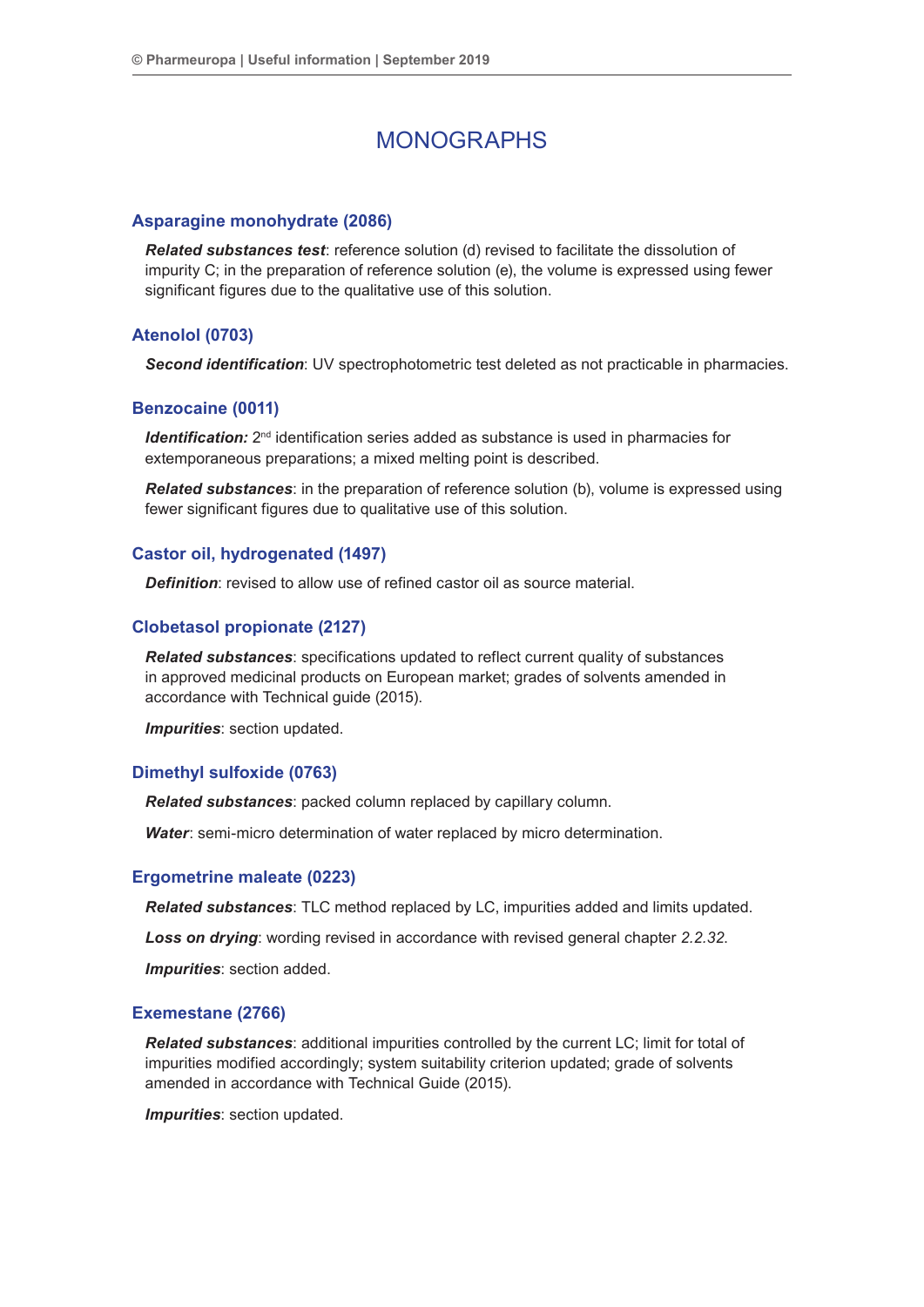### **Fluocortolone pivalate (1212)**

*Content*: limits updated.

**Identification**: TLC from 1<sup>st</sup> identification series replaced by cross reference to LC for assay; TLC and one colour reaction are sufficiently discriminatory at 2<sup>nd</sup> identification.

*Specific optical rotation*: dioxan replaced by less-toxic solvent; limits adjusted accordingly.

*Related substances*: 2 additional specified impurities introduced; limits updated; explicit criterion for unspecified impurities introduced; section aligned with requirements of general monograph *Substances for pharmaceutical use (2034)*.

*Assay*: UV absorbance assay replaced with LC for related substances.

*Impurities*: section updated.

#### **Fluphenazine decanoate (1014)**

*Identification*: retardation factors in test C added.

*Related substance*s: reagent used to describe stationary phase modified.

*Loss on drying*: milder vacuum conditions introduced.

#### **Fluphenazine enantate (1015)**

*Identification*: retardation factors in test C added.

*Related substances*: reagent used to describe stationary phase modified.

*Loss on drying*: milder vacuum conditions introduced.

#### **Isoprenaline hydrochloride (1332)**

*Related substances*: reagent used to describe stationary phase modified; retention time of isoprenaline updated.

#### **Lisinopril dihydrate (1120)**

*Impurities*: section updated to include additional unspecified impurity (impurity J) controlled by test for related substances.

#### **Maize oil, refined (1342)**

**Definition**: it is specified that the expression is mechanical in order to harmonise with Labelling section and general monograph *Vegetable fatty oils (1579)*.

*Production*: section added containing limits for brassicasterol content (*2.4.23*) formerly stated in the test for sterols.

*Identification*: reference to test for composition of fatty acids added as 1<sup>st</sup> identification since it is more specific than identification of fatty oils by TLC; the latter is maintained in 2<sup>nd</sup> identification series used in pharmacies.

*Composition of fatty acids*: clarification of limits.

**Sterols:** test moved to production section.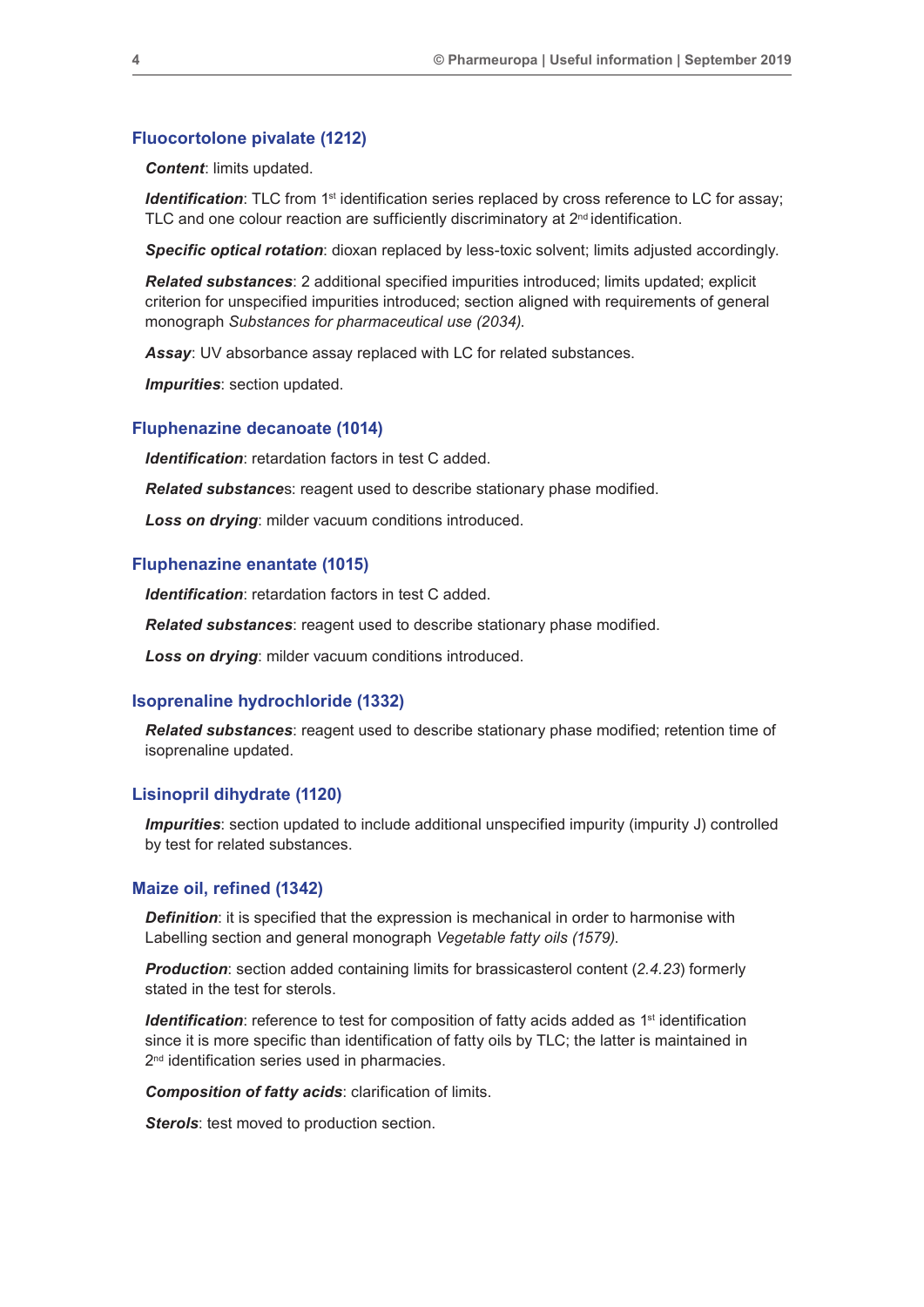### **Mercaptopurine monohydrate (0096)**

**Title:** modified to reflect that the monograph covers a monohydrate.

*Characters*: solubility in a lipophilic solvent added.

*Related substances*: TLC replaced by HPLC.

**Impurities**: transparency list updated.

## **Metformin hydrochloride (0931)**

**Impurity F**: grade of solvents amended in accordance with Technical Guide (2015).

*Related substances*: retention time of metformin and relative retention values of impurity A and impurity D updated.

#### **Mometasone furoate (1449)**

*Identification*: 2<sup>nd</sup> identification series modified; TLC now harmonised with the *Prednicarbate (1467)* monograph published in Pharmeuropa 30.1.

*Related substances*: in the preparation of reference solution (a), the volume is expressed using fewer significant figures due to the qualitative use of this solution.

#### **Nomegestrol acetate (1551)**

*Content:* limits updated to reflect revised Assay.

*Characters*: solubility in lipophilic solvent introduced.

*Related substance*s: additional specified impurity introduced; grades of solvents amended in accordance with Technical guide (2015); reagent used to describe stationary phase modified.

*Assay*: UV assay replaced with LC from related substances test.

#### **Oxfendazole for veterinary use (1458)**

*Loss on drying*: milder vacuum conditions introduced.

#### **Pentoxifylline (0851)**

*Related substances*: reagent used to describe stationary phase modified; redundant first system suitability test criterion deleted.

*Loss on drying*: use of diphosphorus pentoxide deleted and milder vacuum conditions introduced.

## **Perindopril** *tert***-butylamine (2019)**

*Related substances*: gradient table updated as the adjustment of conditions with dwell volume is covered now by the general chapter *2.2.46*.

## **Prazosin hydrochloride (0856)**

*Second identification*: UV spectrophotometric test deleted as not practicable in pharmacies.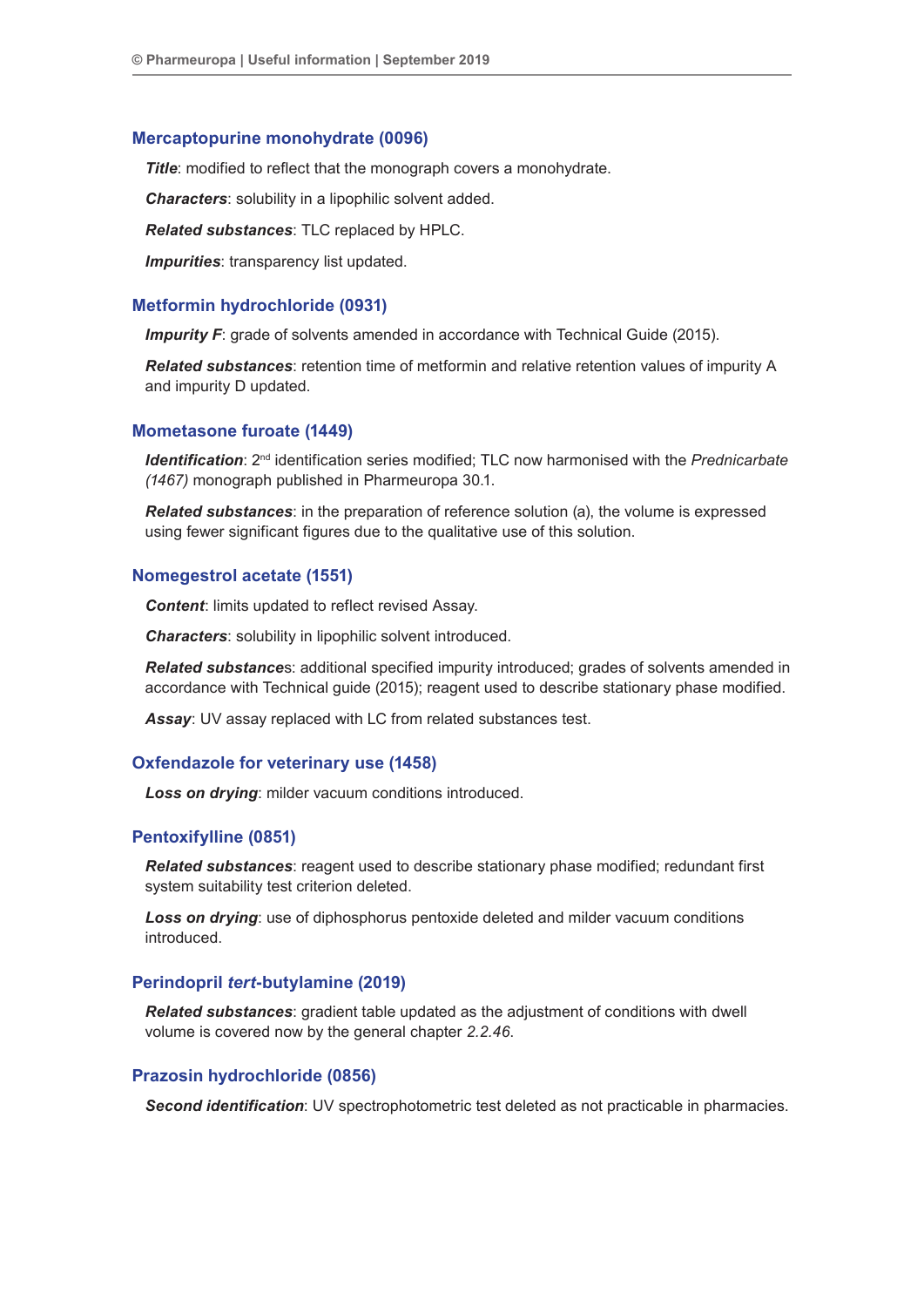#### **Prednicarbate (1467)**

*Identification:*  $2^{nd}$  identification series introduced as substance is used in pharmacies; IR is sufficient for the 1st identification and the TLC method has been modified and is used for the 2<sup>nd</sup> identification.

*Related substances*: grades of solvents amended in accordance with the Technical Guide (2015); in the preparation of reference solution (a), the volume is expressed using fewer significant figures due to the qualitative use of this solution.

#### **Pyrantel embonate (1680)**

*Related substances*: impurity C quantified in relation to the corresponding CRS.

## **Pyrimethamine (0288)**

*Second identification*: UV spectrophotometric test deleted as not practicable in pharmacies.

### **Rosuvastatin calcium (2631)**

**Impurity L:** LC for control of this additional impurity introduced.

*Related substances*: additional specified impurities introduced.

*Impurities*: transparency list updated.

## **Squalane (1630)**

**Production, Identification**: identification test C has been deleted as a Production section has been added requesting the manufacturer to state the origin of the product (vegetable, animal or synthetic).

*Assay*: reagent used to describe stationary phase modified.

#### **Sulfamethizole (0637)**

*Identification*: 1<sup>st</sup> identification restricted to IR spectroscopy; TLC for related substances modified to replace chloroform with methylene chloride, moved to  $2<sup>nd</sup>$  identification series and re-labelled; former identification tests B, C and D deleted as no longer relevant.

*Related substances*: TLC for related substances replaced by LC capable of detecting and quantifying impurities; limits introduced for a specified impurity, for unspecified impurities and for total impurities based on batch results and in line with the general monograph *Substances for pharmaceutical use (2034)*.

*Impurities*: section added.

## **Testosterone (1373)**

*Content:* limits updated to reflect change of assay method.

*Impurities D and F*: test deleted.

*Related substances*: new more robust LC method introduced to control additional impurities.

*Assay*: UV assay replaced by LC for related substances.

**Impurities**: transparency list updated.